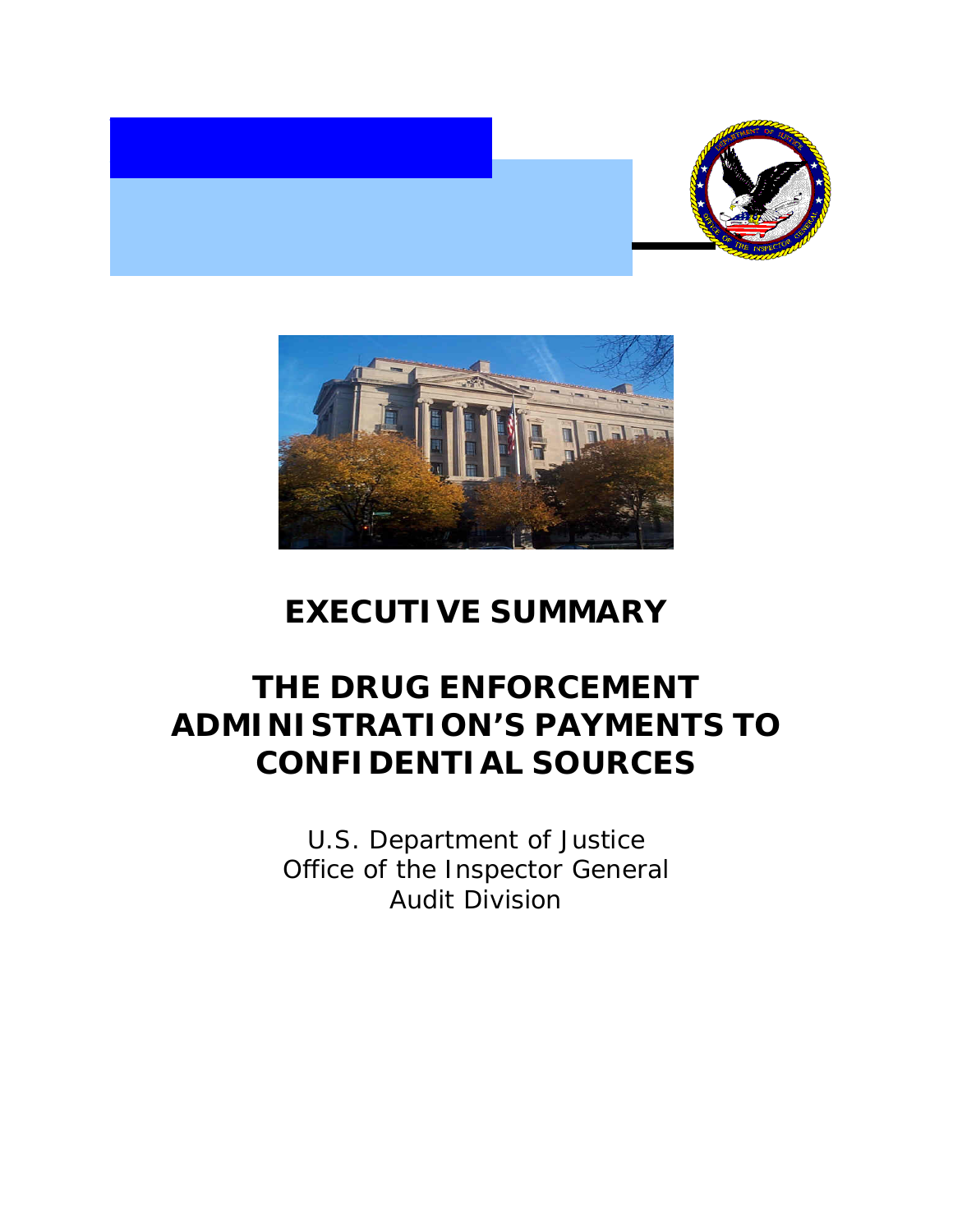## **THE DRUG ENFORCEMENT ADMINISTRATION'S PAYMENTS TO CONFIDENTIAL SOURCES**

## **EXECUTIVE SUMMARY**

The Confidential Source program is an important tool used by the Drug Enforcement Administration (DEA). $1$  DEA officials state that without confidential sources, the DEA could not effectively enforce the controlled substances laws of the United States. Confidential sources come from all walks of life and are significant to initiating investigations and providing information or services to facilitate arrests and seizures of drugs and cash. According to the DEA, it has approximately 4,000 active confidential sources at any one time.

Although confidential sources can be critical to an investigation, special care must be taken to carefully evaluate and closely supervise their use. Confidential sources can be motivated by many factors, including fear, financial gain, avoidance of punishment, competition, and revenge; therefore, the credibility of a source must be balanced against the information they provide. Widely publicized cases of informants utilized by the Federal Bureau of Investigation and the DEA gone awry highlight the need for special care and guidance in dealing with such confidential sources. Recognizing the need for guidance in dealing with confidential sources, in May 2002 the Attorney General issued revised *Attorney General Guidelines Regarding the Use of Confidential Informants* (*Attorney General Guidelines*), with which Justice law enforcement agents are required to comply.

The Office of the Inspector General (OIG) initiated this audit to assess the DEA's compliance with regulations concerning confidential informants and the DEA's controls over confidential source payments. To conduct our audit, among other things, we researched the DEA's Confidential Source program by reviewing pertinent documents, including the four versions of the *DEA Agent Manual* in effect since 1998; the *DEA Financial Handbook*, undated (obtained from the DEA in May 2003); and the *Attorney General Guidelines*. In addition, we reviewed the DEA's process of establishing,

 <sup>1</sup> The *Attorney General Guidelines Regarding the Use of Confidential Informants* uses the term "Confidential Informant," while the DEA uses the term "Confidential Source." Both terms refer to any individual who provides useful and credible information to a Department of Justice (DOJ) law enforcement agent regarding criminal activities, and from whom the DOJ law enforcement agent expects or intends to obtain additional useful and credible information regarding such activities in the future. For consistency throughout this report we use the term "Confidential Source."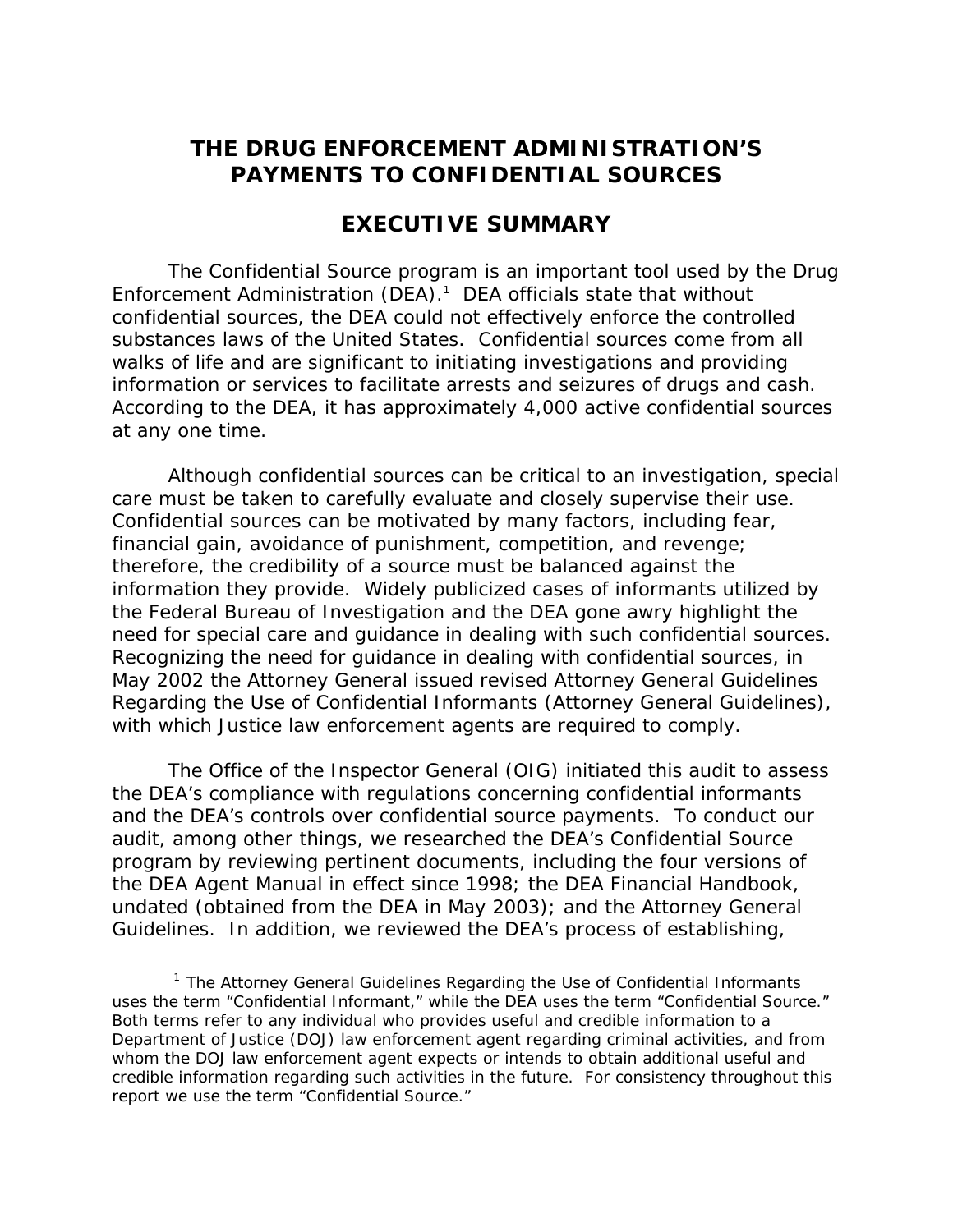paying, and monitoring confidential sources, and we interviewed DEA agents and finance personnel in headquarters and seven DEA field offices.

The following summarizes the major findings of the OIG's report. The OIG's full 126-page report contains information that the DEA considers sensitive law enforcement information that cannot be publicly released. However, the full report has been provided to the DEA, Department officials, and congressional committees with oversight of the DEA.

#### **OIG FINDINGS**

#### **The DEA Can Improve Risk Management Over the Use of Confidential Sources**

The risks surrounding the use of confidential sources challenge the DEA to ensure that sources are not only credible, but also that agents do not develop close financial or personal relationships with sources that could compromise a case. Managing confidential sources requires the DEA to constantly assess the risk for each source it utilizes. In this context, risk assessment is the continual identification and analysis of relevant adverse factors that are weighed against the potential benefit of using the confidential source. Although the DEA has adopted policies and procedures to manage the risk of using confidential sources, we found that the DEA can improve its risk management in the following areas: 1) initial suitability reporting and recommendations, 2) categorization of confidential sources, 3) continuing suitability reporting and recommendation, 4) review of longterm confidential sources, and 5) maintenance of impeachment information.

### *Initial Suitability Reporting and Recommendations*

 The *Attorney General Guidelines* outline requirements that the DEA must fulfill before activating a confidential source. Specifically, case agents for confidential sources need to complete and sign a written Initial Suitability Report and Recommendation that addresses specific risk factors, or indicate on the report that a particular factor is not applicable.<sup>2</sup> According to the *DEA Agent Manual*, although a suitability statement need not consist of more than one paragraph, it must detail the specific benefits of utilizing the source and provide the reasons for utilizing a source despite any adverse information.

 $\frac{1}{2}$  $2$  Examples of suitability factors are criminal background and prior record as a witness.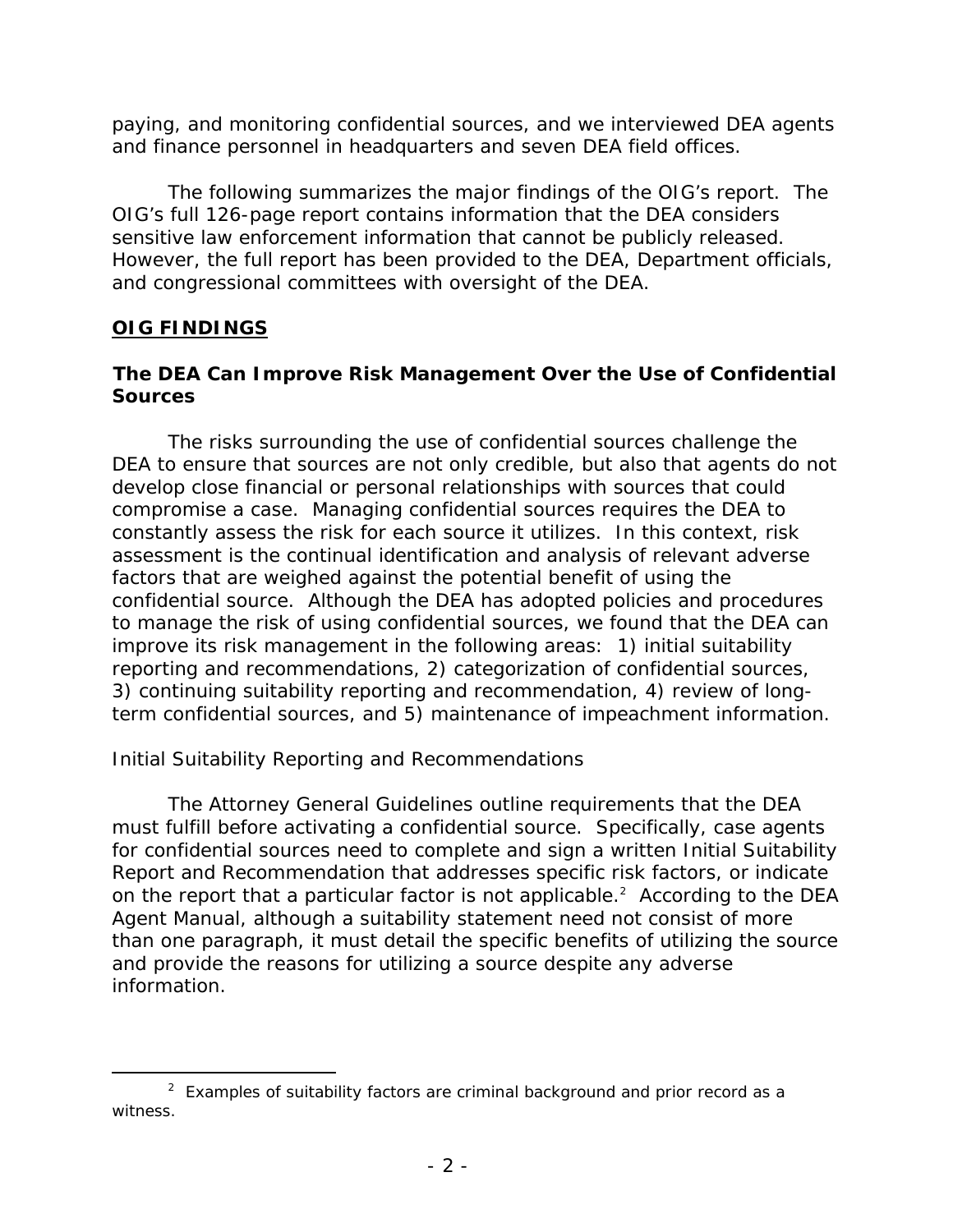Our audit found that most written initial suitability assessments did not address the specific risk assessment factors. The majority of suitability statements had general statements indicating, in essence, that the benefits of using the confidential source outweighed the risks, without specifying either the benefits or the risks. These descriptions do not meet the requirements of the *DEA Agent Manual* or the *Attorney General Guidelines* that suitability statements detail the specific benefits of utilizing the confidential source despite the identified risk factors.

 Moreover, DEA training information stated that written risk assessments of potential confidential sources were not required and were to be performed at the discretion of the Special Agent in Charge. In fact, one division office had a formal divisional order that stated agents were not to write risk assessments, another office issued guidance that stated a separate written risk assessment was no longer necessary, and a Special Agent in Charge in a third office waived the requirement to document risk assessments. The fact that DEA does not require a written suitability report that addresses all the specific factors in the *Attorney General Guidelines* means the *DEA Agent Manual* is not in compliance with the *Attorney General Guidelines*.

 We believe that a written, comprehensive initial suitability risk assessment is critical to measuring the benefits of utilizing a confidential source, and it could help other agents who want to use the confidential source but may be unaware of pertinent derogatory information concerning the source. In addition, this risk assessment should guide the nature and extent of confidential source monitoring.

### *Categorization of Confidential Sources*

A confidential source can be categorized into one of several classifications. How a confidential source is categorized determines the nature and extent of monitoring an agent performs. Despite the importance of appropriately categorizing a confidential source, the DEA does not require agents to document their rationale for how a confidential source is categorized. Our audit revealed instances where we had concerns with the DEA's categorization decisions. This finding highlights the need for a documented rationale for the categorization of confidential sources.

#### *Continuing Suitability Reporting and Recommendations*

 Once a confidential source has been established, the *Attorney General Guidelines* require the case agent to review, at least annually, the confidential source's file and complete and sign a written Continuing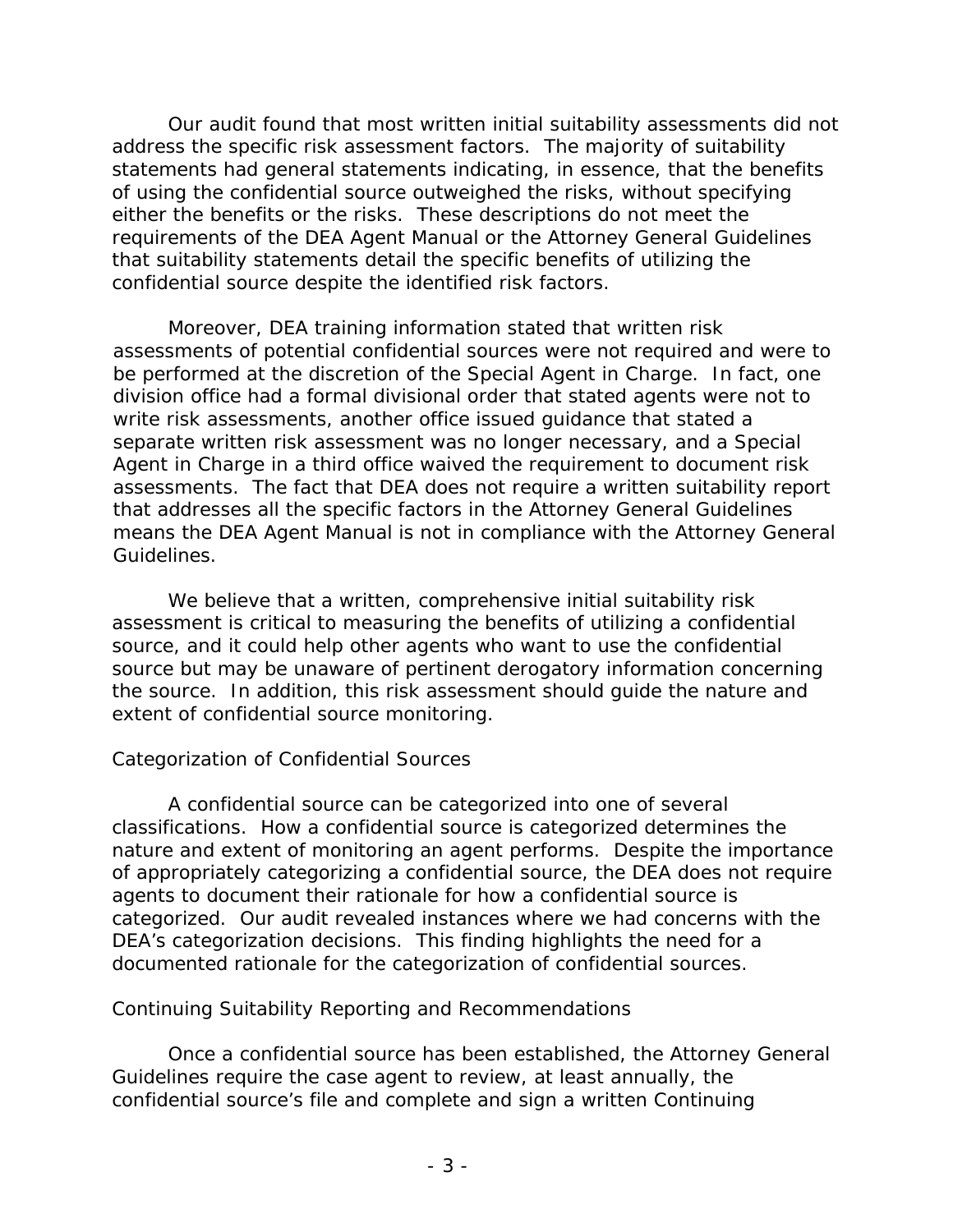Suitability Report and Recommendation that must be forwarded to a field manager for written approval. The purpose of the Continuing Suitability Report and Recommendation is to determine whether the risk of using a source has changed since the initial evaluation and whether the confidential source should continue to be utilized. In completing the Continuing Suitability Report and Recommendation, the case agent must address the same factors outlined in the initial suitability determination (or indicate that a particular factor is not applicable), the length of time that the individual has been registered as a confidential source, and the length of time the source was handled by the same agent.

 Instead of an annual review, the DEA requires first-line supervisors and controlling agents to perform Quarterly Management Reviews of Confidential Source Utilization (Quarterly Management Review) on each active confidential source. Our audit revealed that none of the Quarterly Management Reviews addressed all continuing suitability factors outlined in the *Attorney General Guidelines*. Although some of the factors were addressed, most reviews contained generic or boilerplate statements such as "no changes in biographic information." Given that the initial suitability report is generally not written and therefore does not provide information on all suitability factors, the lack of specific information in the Quarterly Management Reviews makes it even more difficult to determine if agents are aware of the risks of using the source and are taking these risks into consideration when determining if the confidential source is suitable and the extent they should be monitored.

#### *Review of Long-Term Confidential Sources*

 One of the purposes of the *Attorney General Guidelines* is to provide more oversight of agents handling confidential sources by having individuals who are not as close to confidential sources make critical decisions over payments and other matters. The *Attorney General Guidelines* require a "Confidential Informant Review Committee" to review confidential sources who have been active for more than six consecutive years, and to the extent such a confidential source remains active, every six years thereafter.

 Prior to November 2003, the DEA had not reviewed matters relative to its long-term confidential sources.Although the DEA has since appointed a committee and started reviewing matters relative to DEA long-term confidential sources, we found that the committee's review is limited to summary information rather than actual confidential source files.

 Further, the DEA has no rating system to assess the quality of the information provided or services rendered by confidential sources. Instead,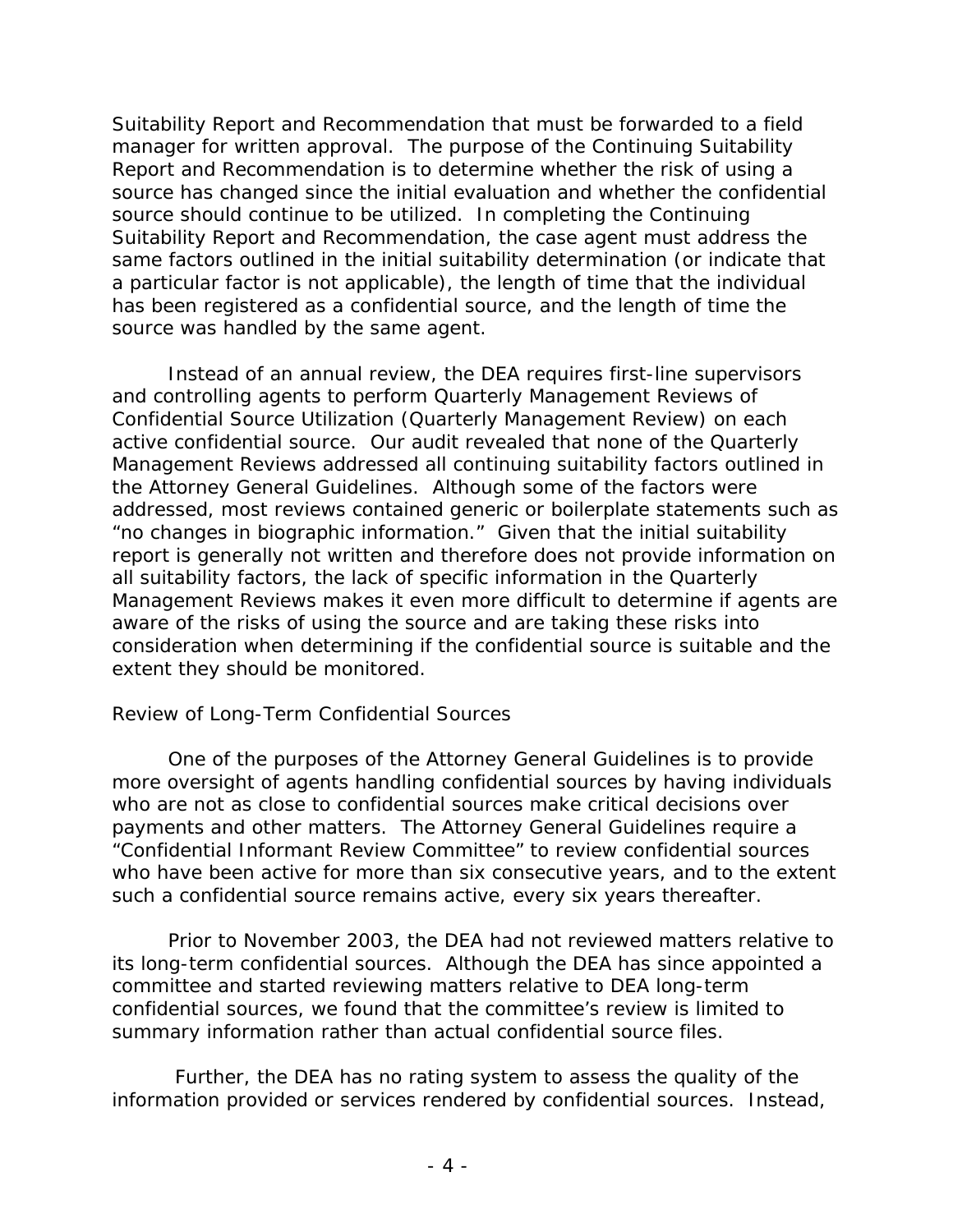it relies on an agent's knowledge and skill to assess whether a confidential source is effective.

 We believe the DEA should strengthen its management over longterm confidential sources. We believe the Committee relies too heavily on the Headquarters Confidential Source Unit and Special Agents in Charge because the DEA does not adequately document required suitability factors in its initial suitability report and its Quarterly Management Reviews. In our view, the Committee should provide a high-level, independent review of long-term confidential sources. If the committee relies solely on the Special Agents in Charge and the Headquarters Confidential Source Unit without independently reviewing pertinent original information itself, the value of its oversight is significantly diminished.

#### *Maintenance of DEA Impeachment Information*

The *DEA Agent Manual* requires agents to provide prosecutors with all discoverable information pertaining to any confidential source who may be utilized as a witness. This information includes payments to the confidential source, any oral or written agreements between the DEA and the confidential source, and any impeachment information known by the DEA that may affect the credibility of the confidential source.

The DEA relies on agents to perform manual searches of the confidential source files in order to report discovery information. As noted previously, the DEA does not detail the confidential source's suitability either when initially establishing the source or during the quarterly review. Therefore, it may be difficult for an agent who was not present at either the establishment or quarterly briefing of a confidential source to discover impeachment information. We believe the DEA can improve its tracking of impeachment information by adding such information to an existing DEA database.

#### **The DEA Lacks an Effective and Accurate Confidential Source Payment System**

 The DEA is required by the *Attorney General Guidelines* to establish accounting and reconciliation procedures that reflect *all* monies paid to confidential sources. Our audit identified deficiencies in the DEA's accounting and reconciliation of confidential source payments that led us to conclude that the DEA does not have an effective confidential source payment tracking system. Specifically, we found deficiencies with the accounting and monitoring of calendar year and lifetime payments, problems with the systems used to account for confidential source payments, and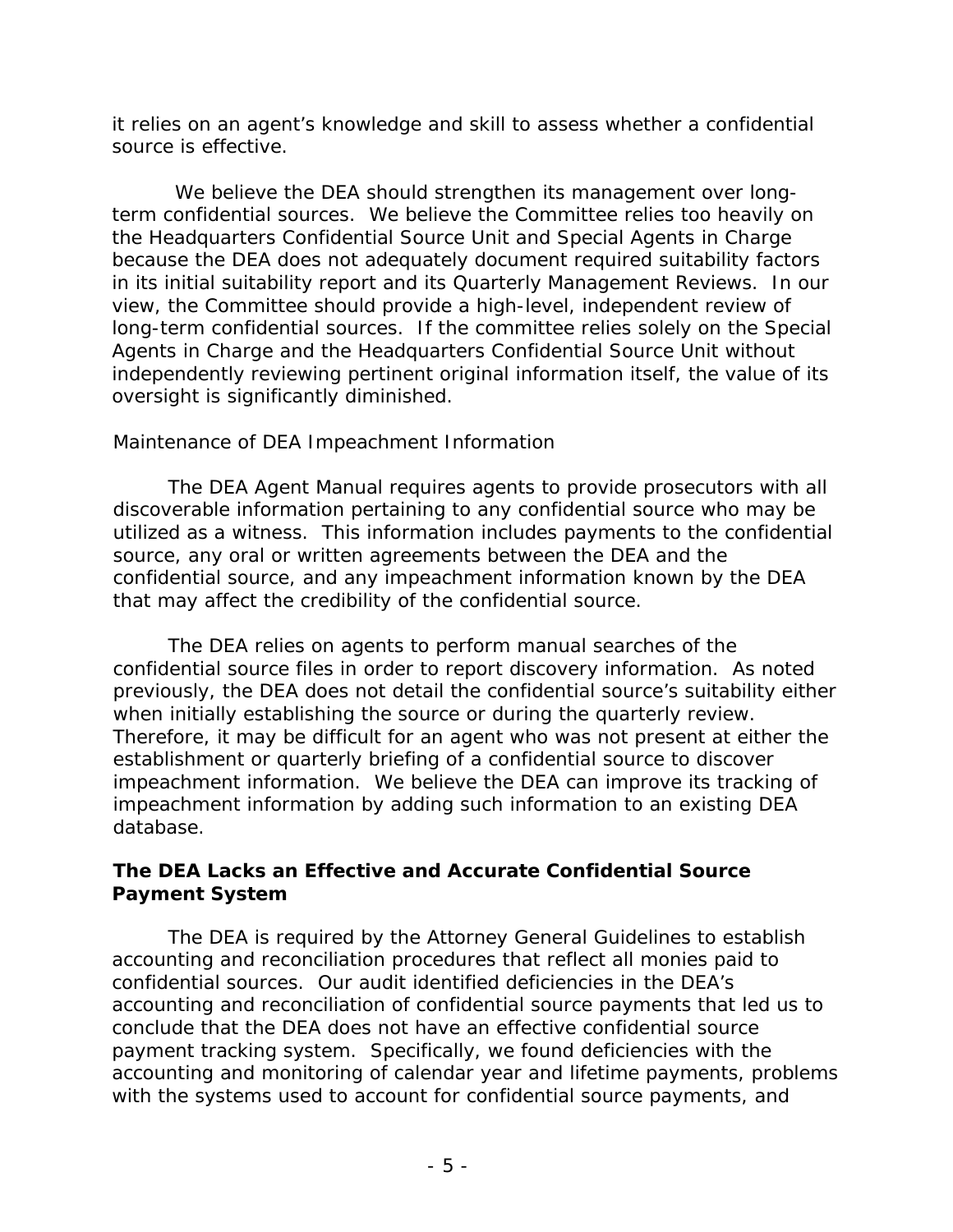control breakdowns that indicate closer supervisory oversight of confidential source payments is needed.

#### *Accounting and Monitoring of Annual and Aggregate Payments*

 The *Attorney General Guidelines* state that payments to a confidential source that exceed an aggregate of \$100,000 within a one-year period shall be made only with the authorization of a senior field manager and the express approval of a designated senior headquarters official. In addition, regardless of the timeframe, any payments to a confidential source that exceed an aggregate of \$200,000 should be made only with the authorization of a senior field manager and the express approval of a designated senior headquarters official. Our audit revealed weaknesses with how the DEA accounts for non-appropriated funds, and monitors calendar year and lifetime payments; therefore, we could not determine if the appropriate approvals were obtained.

Accounting for Non-Appropriated Funds. The *DEA Agent Manual* states that only DEA-appropriated funds will be included in the determination of calendar year and lifetime payment amounts. The *Attorney General Guidelines* do not distinguish between appropriated and non-appropriated funds. The *DEA Agent Manual* goes on to say that all confidential source payments using appropriated funds or funds from other agencies must be documented. However, payments using non-appropriated funds – such as High Intensity Drug Trafficking Areas (HIDTA) funds – were not considered by the DEA in determining whether payments to a confidential source exceed calendar year or lifetime payment caps. Further, the DEA could not provide the OIG with the total confidential source payments using HIDTA funds.

Monitoring Calendar Year and Lifetime Payments. In addition to not counting non-appropriated funds towards the calendar year and lifetime payments, we noted other problems with how the DEA monitors annual (calendar year) and aggregate (lifetime) payments. During our audit, DEA officials first stated that its payment database monitors the annual and lifetime payments and "flags" payments that put the totals over the limits. The flag is supposed to signal that headquarters approval is required to exceed the cap; however, it does not prevent the payment.

 In addition, we were informed by both the former and current Section Chief of the Confidential Source Unit, numerous DEA agents, and five of the seven Confidential Source Coordinators for the offices we visited that the database is unreliable. Among the problems were time lags in processing the payments, a lack of quality controls, and a communication disconnect between the DEA Office of Finance and the Confidential Source Unit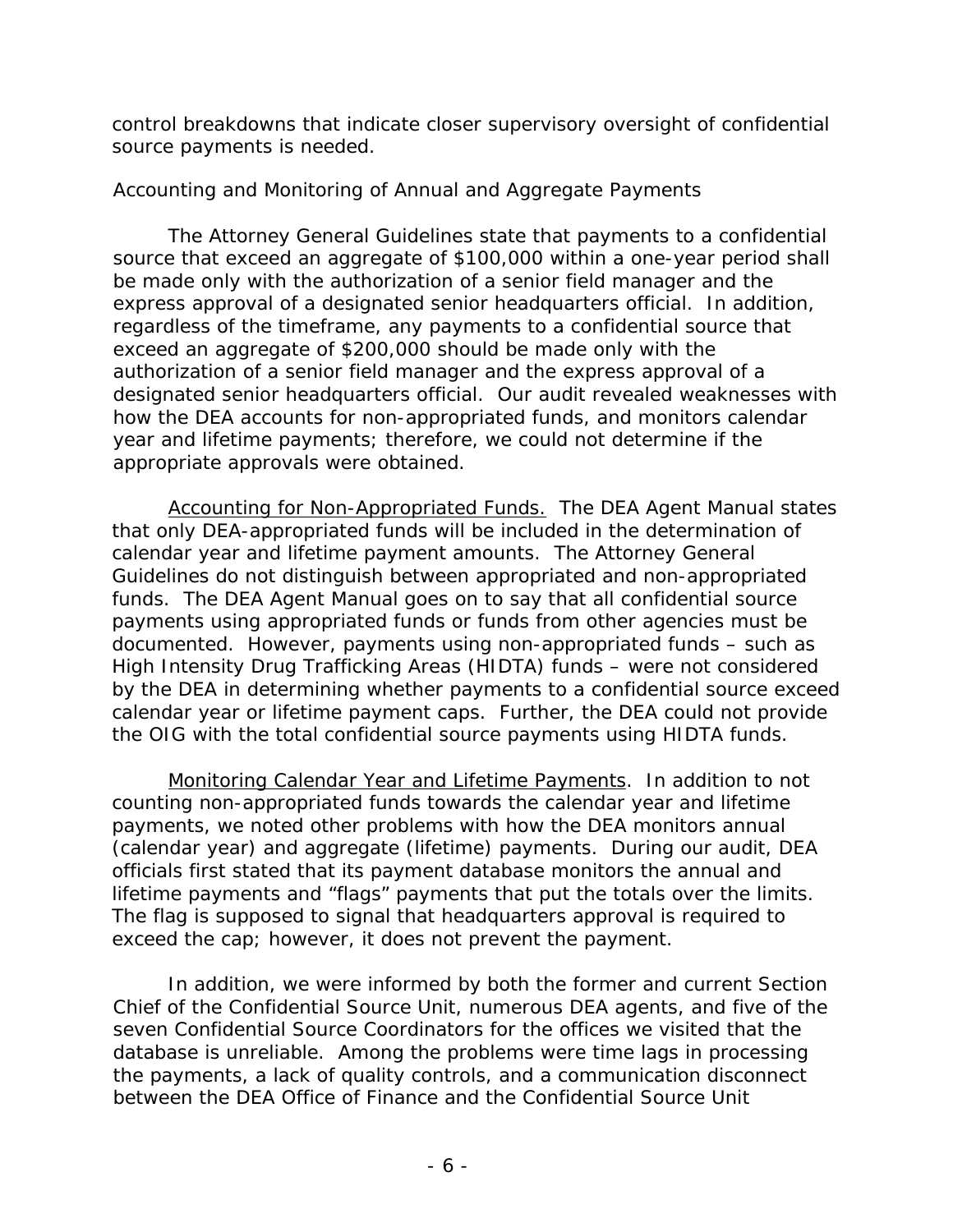regarding who is responsible for the database and correcting any problems. A DEA official said that incomplete records in the data make it impossible to perform a proper audit of a confidential source's payment history.

 Later during the audit, the DEA stated that Confidential Source Coordinators monitor the calendar year and lifetime payments by manually adding up the payments listed in the confidential source files. Yet, confidential sources could be active in more than one office, so Confidential Source Coordinators must contact all offices in which the source is active to arrive at a source's total calendar year and lifetime payments.

#### *Problems with the Systems Used to Account for Confidential Source Payments*

 Although the DEA has made enhancements to its confidential source payment systems, more can be done. During our audit, we noted controls could be strengthened by ensuring that inactive sources and closed cases are deactivated from the confidential source payment system. In addition, the DEA should continue enhancing the interface between its payment systems and also implement an audit trail to identify what changes are made to the electronic records.

#### *Review of Payments*

We also found problems with DEA payments to confidential sources, which indicate closer supervisory oversight of confidential source payments is needed. For example, many payments did not specify the payment type, had more than one type of payment specified, or the remarks describing the payment did not correspond to the payment type selected. Even though payments either were incomplete or in error, a supervisor had approved them. Such errors would make it difficult to accurately respond to a prosecutor's request to list payments to a confidential source by type of payment.

Our audit determined that in completing payment documentation, agents did not always include a brief synopsis of the basis or justification for the payment, the source of funds (if funding was provided by another agency), and a citation to the Report of Investigation or teletype that explains or justifies the payment. Given the wide latitude agents have in determining the amount of payments and the confidential nature of the transactions, the justification for the payment should be specifically identified. Without a specific justification, supervisory officials could not accurately determine if a payment is reasonable or appropriate.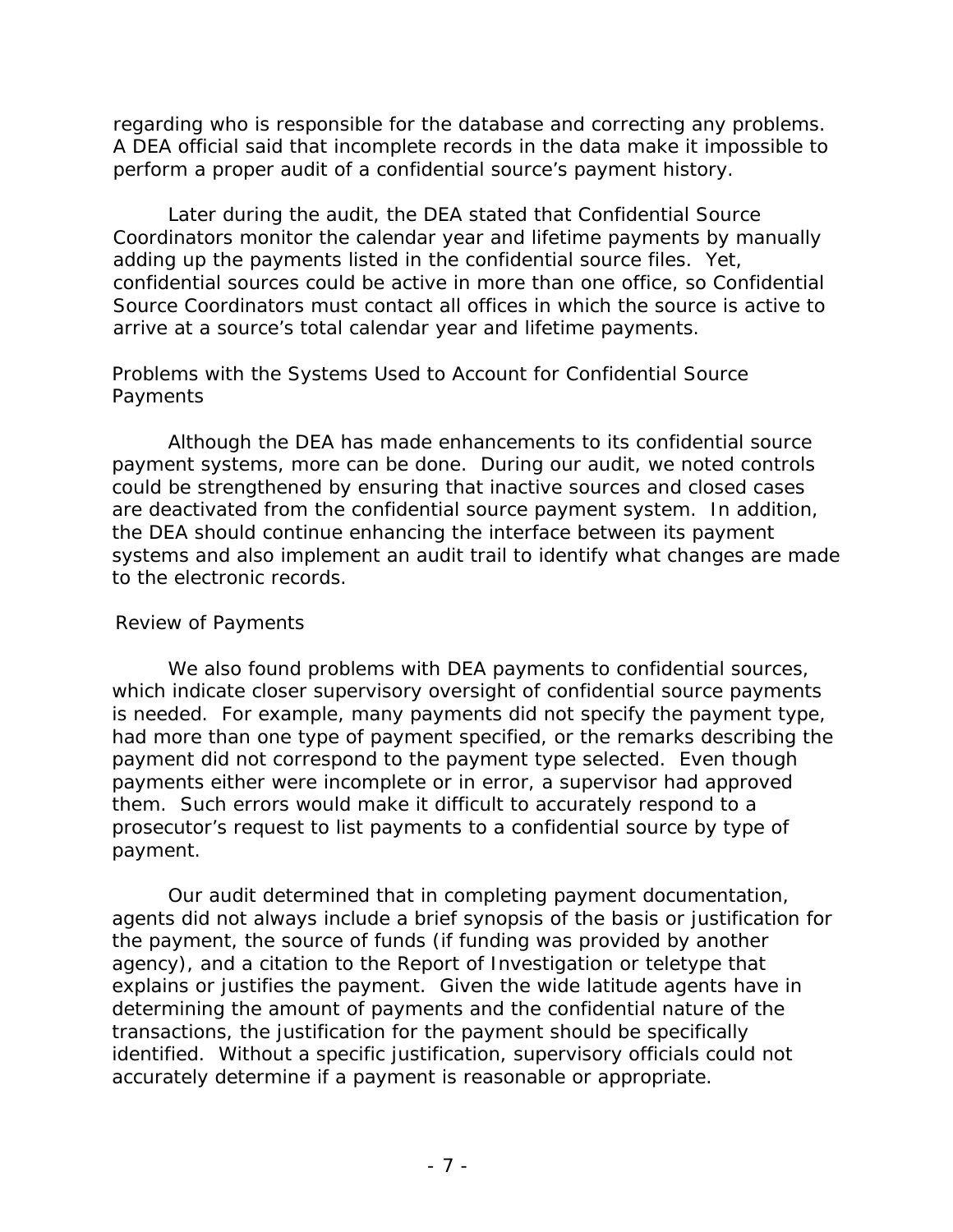In addition, many payments did not include receipts or any description of the expenditure, other than generic descriptions such as "expenses incurred" or "U/C expenses." It is important that the expense description be specific given the wide latitude agents have in determining the amounts of the payments and the confidential nature of the transactions. The lack of receipts and the inadequate descriptions of the expenses create a lax internal control environment where payments may be approved that are not reasonable, appropriate, or justified. We believe that the DEA supervisors need to improve their oversight over reimbursements.

#### **Conclusion and Recommendations**

Our audit identified areas where the DEA can improve its management of the use of confidential sources. We found that Initial and Continuing Suitability Reports and Recommendations were not adequately documented. These assessments are important in assessing the risks of utilizing a confidential source and should determine the nature and extent of confidential source monitoring. We also found instances where multiple DEA offices categorized the same source differently and improperly categorized other sources. Further, the DEA's failure to independently review and evaluate underlying suitability data diminishes the value of this high-level oversight function.

We also concluded that the DEA does not have an effective system that accounts for and reconciles all confidential source payments. The DEA relies on a manual process to provide payment information during discovery and to determine if payments to confidential sources exceeded calendar year and lifetime caps. This manual process is time-consuming, prone to error, and could adversely affect the DEA's ability to provide accurate confidential source payment information.

We made 12 recommendations to help the DEA improve its management of confidential sources. Among these recommendations are for the DEA to require comprehensive written Initial and Continuing Suitability Reports that address all of the factors specified in the *Attorney General Guidelines*; require that the Committee either review the confidential source files for all long-term confidential sources, or review the written Initial and Continuing Suitability Reports and Recommendations and document their findings; add a module to an existing database system to track confidential source impeachment information; and account for all payments made to a confidential source by the DEA, not just payments using DEA-appropriated funds.